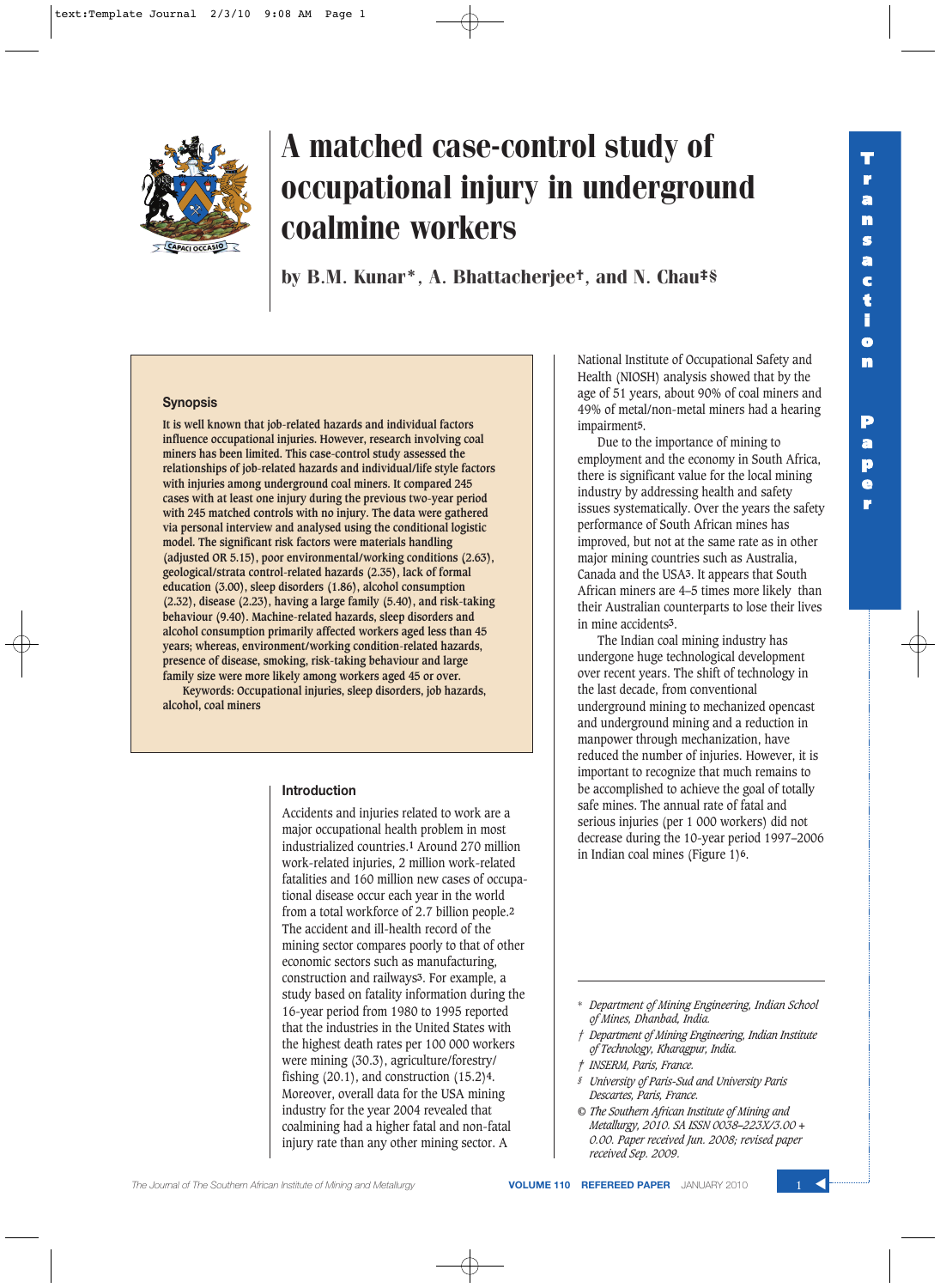

**Figure 1—Incidence rate of fatal and serious injuries in Indian coalmines during 1997–2006**



**Figure 2—Distribution of cause of fatal (a) and serious injuries (b) in Indian coalmines in 2006**

Across the globe, laws regulating the health and safety of workers are increasing, including requirements for risk assessment and risk management. The management of risk is present in almost all industries, but is particularly important for mining because it is one of the most hazardous industries in the world**7**. In order to address issues of risk management, the South African mining industry established a Hazard Identification and Risk Assessment (HIRA) program**8**. The HIRA is considered to be an ongoing process of systematic identification and documentation of significant risks involving not only the industry but also manufacturers and suppliers. Outcomes of the HIRA process are inputs for the risk treatment process, itself part of the broader risk management process. However, the HIRA programme does not address all aspects of risk management. In Indian mines, the Directorate General of Mines Safety (DGMS) has introduced a risk management plan in which the mine management is requested to identify the job and health hazards at workplaces, to estimate the risk associated with them and to take necessary preventive measures.

Injuries pose a significant threat to the health and wellbeing of workers in coalmines. Consequences of injury

include increased absenteeism and use of medical care services, reduced productivity, loss of working time, and disability. A number of job-related hazards as well as socioeconomic factors, lifestyle factors and health-related factors have been reported to be associated with the risk of being injured, especially in the mining, railway and construction industries.**9–11** Health researchers found that lifestyle risk factors (smoking habit, regular alcohol consumption, sleep disorders and sedentary lifestyle) commonly affect health status.**12–14**) Hazards at the workplaces arise from unsafe conditions, which include unguarded machinery and defective or broken tools, poor working environment (slippery floors, poor workplace upkeep, etc.), and unskilled operators. Whatever the source, hazard is part of the mining process and offers challenges to the mining community to research and evaluate new strategies.

Every day, miners are exposed to several job-related hazards such as heat, humidity, noise, dust, inadequate ventilation, and slippery floors, all of which certainly impose additional stresses. Some studies have shown the role of work environment, working conditions, job stress and job dissatisfaction in injuries.**10,14,15** Analysis of fatal accidents

▲

2 JANUARY 2010 **VOLUME 110 REFEREED PAPER** *The Journal of The Southern African Institute of Mining and Metallurgy*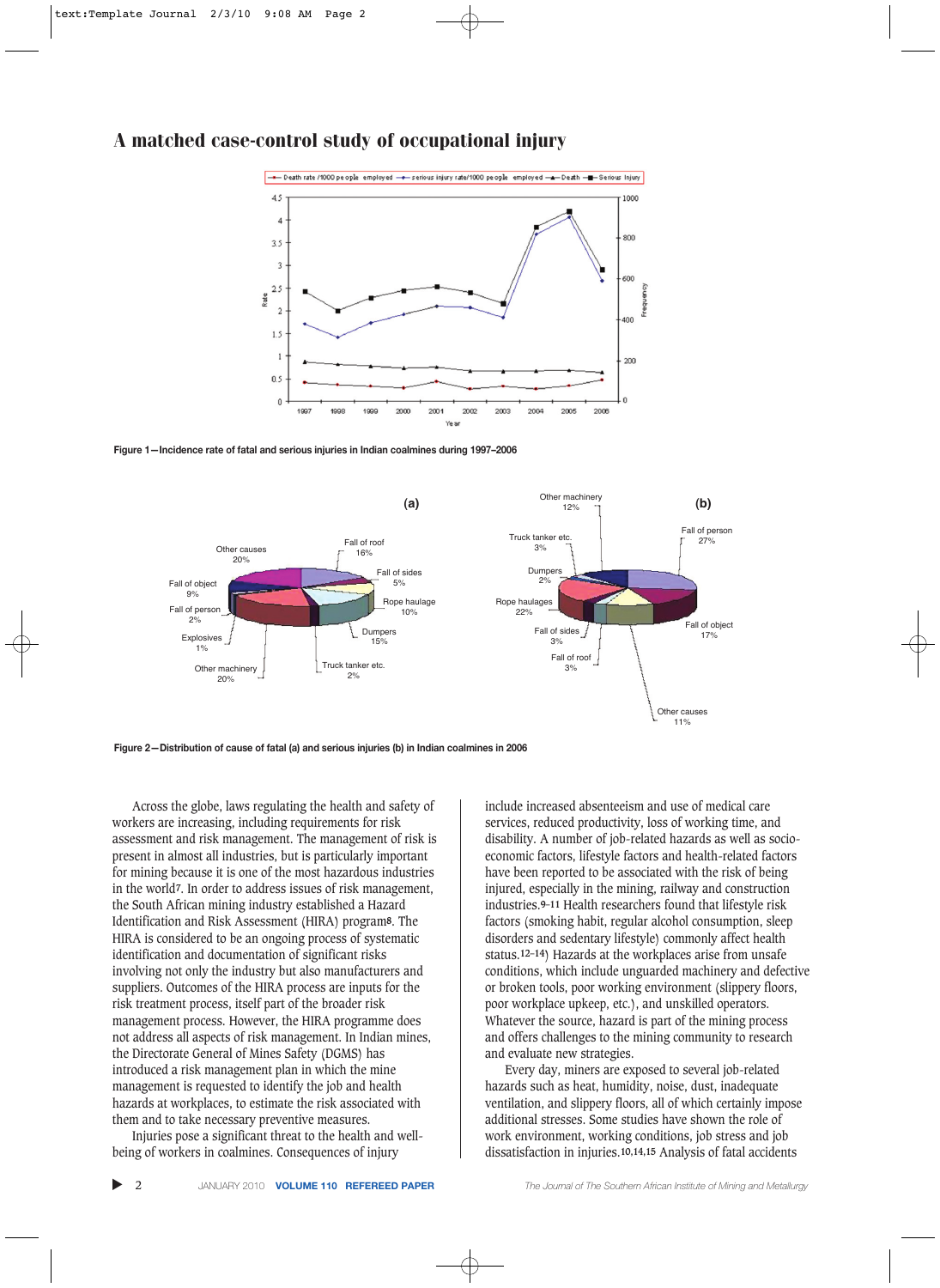in Indian coal mines in 2006 revealed that certain machines such as shovels, dozers, drilling machines, load haul dumpers and side discharge loaders are the leading cause (19.5%), followed by roof falls (15.9%) and dumpers (14.6%) (Figure 2a**6**. Analysis of serious injuries found the major causes to be: people slipping and falling (26.4%), rope haulage (22.4%), falling objects (16.8%) and roof falls (3.7%)**16** (Figure 2b)**6**. Injuries due to slip and fall of persons are a major safety problem in Indian coalmines, and require proper attention.**17**

Some research studies have shown that living conditions and lifestyle factors such as smoking, alcohol use, sleep disorders, disease and disabilities are associated with workplace injury as they alter workers' physical and mental abilities, particularly in task performance and in awareness of job-related hazards.**18–21** The presence of diseases among the workers are important issues in the mining industry. The ILO estimated that the total number of occupational diseaserelated deaths in South Africa was 8229 in 2001**3**. It is not clear how many of those deaths were associated with mining, but the available data suggest that former and current miners bear a huge burden of occupational disease. According to Hermanus (2007), statistics on occupational health impacts are unavailable, but noise and respirable dust levels are known to be high in mines.**3** It is necessary to investigate the individual/lifestyle factors which, along with job-related hazards, are associated with injury. Furthermore, in Indian coalmines the lengthening of working life is likely to result in more people working into older age and consequently at increased risk of various diseases and disabilities well known to be risk factors for injury.**15** Younger people are more likely

to suffer occupational injury because of lack of knowledge.**20** Therefore, the roles of job-related hazards and individual/lifestyle factors in injury may differ between various age groups. A better understanding of these patterns will help mine managements develop effective injury prevention programmes.

The present study assessed the relationships of jobrelated hazards, educational level, current smoking, sleep disorders, regular alcohol consumption, presence of disease, risk-taking behaviour, and family size with occupational injury for the total subject population and for subjects aged under 45 years and those aged 45 years or more. These age groups were chosen because the prevalence of disability increases from the age 40–50**20** and also to provide sufficient subjects.

#### **Materials and methods**

Epidemiologic investigation is used as a tool for risk analysis and is very popular among those addressing health and safety issues of workers. The present survey was a casecontrol study conducted in 2005 in workers from two underground coalmines located in the southern part of India. Both the mines belonged to the same coal company and they employed a total of 2 376 miners during the period 2003– 2004. The method of coal extraction was mainly bord and pillar technique. Face working at both mines was mainly semi-mechanized, comprising drilling, blasting, load-hauldumper and side-discharge-dumper loading, and chain conveyor/mine car transporting. The average total annual production from the mines was 400 000 tons. Only male

#### **Characteristics of the two coalmines**

|                                                     | Mine 1                                                         | Mine 2                                                        |
|-----------------------------------------------------|----------------------------------------------------------------|---------------------------------------------------------------|
| First year of operation                             | 1974                                                           | 1976                                                          |
| Total number of workers                             | 1 304                                                          | 1 0 7 2                                                       |
| Production (million tonne/year)                     | 0.43                                                           | 0.39                                                          |
| Seam depth (range in metres)                        | 184-291                                                        | 276-330                                                       |
| Seam thickness (range in metres)                    | $4 - 11$                                                       | $1.5 - 11$                                                    |
| Number of seams worked                              | 2                                                              | 3                                                             |
| Gradient of the seam                                | $5 - 70$                                                       | $8 - 110$                                                     |
| Immediate roof                                      | Shale and sandstone                                            | Shale and sandstone                                           |
| Mining method                                       | Board and pillar                                               | Board and pillar                                              |
| Face mechanization                                  | Load haul dumper, side discharge dumper,<br>and chain conveyor | Load haul dumper side discharge dumper,<br>and chain conveyor |
| Out-by coal transport                               | Belt conveyor                                                  | Belt conveyor                                                 |
| Roof support                                        | Props, girders, and roof bolts                                 | Props, girders, and roof bolts                                |
| Rate of emission of inflammable                     | Inflammable gas <0.1% and                                      | Inflammable gas <0.1% and                                     |
| gas inside the mine                                 | emission of gas <1 m <sup>3</sup> /tonne                       | emission of gas <1 m <sup>3</sup> /tonne                      |
| Number of injuries during 2003-2004                 |                                                                |                                                               |
| Fatal                                               | $\overline{2}$                                                 | 0                                                             |
| Serious                                             | 29                                                             | 7                                                             |
| Reportable                                          | 86                                                             | 37                                                            |
| Minor                                               | 60                                                             | 41                                                            |
| Annual frequency rate of injuries per 1 000 persons |                                                                |                                                               |
| Fatal                                               | 0.76                                                           | $\Omega$                                                      |
| Serious                                             | 11.1                                                           | 3.2                                                           |
| Reportable                                          | 32.9                                                           | 17.2                                                          |
| Minor                                               | 23.0                                                           | 19.1                                                          |

**The Journal of The Southern African Institute of Mining and Metallurgy <b>VOLUME 110 REFEREED PAPER** JANUARY 2010

**P a p e r**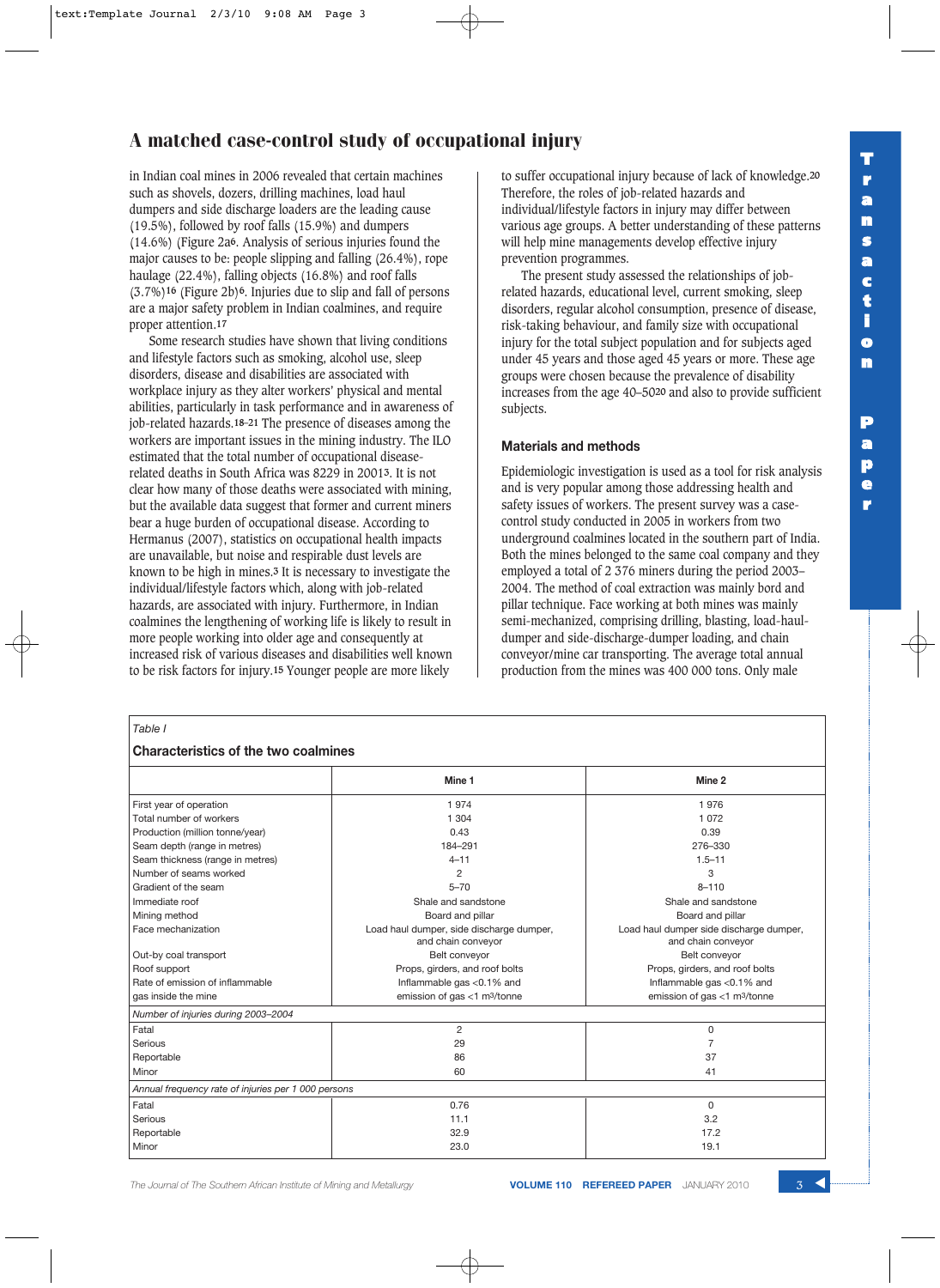workers were employed in the mines; half of them were illiterate. The working week was six 8-hour days. The characteristics of these two mines are shown in Table I. Mine 1 experienced more fatal, serious and reportable injuries than Mine 2. Total numbers of fatal, serious, reportable and minor injuries in the two mines during the 2-year period (2003–2004) were 2, 36, 123 and 101 respectively. In this study, severity of injuries was defined as per the classification of Directorate General of Mines Safety (DGMS).**17** According to the DGMS, fatal injury results in death of one or more persons. Serious injury is defined as an injury that involves the permanent loss of any part of the body or the permanent loss of sight or hearing or any permanent physical incapacity or the fracture of any bone or joint. Reportable injury is defined as any injury other than a serious bodily injury that involves the enforced absence of the injured person from work for a period of 72 hours or more. Minor injury means any injury which results in enforced absence for a period exceeding 24 hours and less than 72 hours.

#### *Subjects*

The cases were the subjects who experienced at least one injury during the 2-year period 2003–2004 (annual incidence rate of injury 5.5%). All the injured people from the mines participated in the study. Of the total of 245 subjects with at least one injury, eight had two or more injuries, and there were nine lost cases (two fatal injuries and seven retirements). For each case, two controls were planned to be randomly selected from subjects who had no injuries over the previous 5 years and were matched for age and job. However, although two controls were available for 85 cases, only one was available for the other 160 cases, giving a total of 330 controls.

#### *Study design*

The survey was a matched case-control study conducted on 245 case-control pairs (two controls for 85 cases). The mine management introduced the interview team to the workers. A standardized questionnaire was completed by a trained person during a face-to-face interview; questions included age, experience, job occupation, sleep disorders, regular consumption of alcohol, smoking habit (non-smoker/current smoker/ex-smoker), total number of dependants, job-related hazards, and occupational injuries during the previous twoyear period (2003–2004). Concerning lifestyle factors, sleep disorders were recorded as 'Daily hours of sleep' (available responses: 'Less than 6 hours' and '6 hours or more').

In earlier studies by the present authors, excess alcohol consumption was defined by at least two positive responses to the four items of the DETA-CAGE questionnaire: (i) consumption considered excessive by the subject himself/herself, (ii) consumption considered excessive by people around the subject, (iii) wish to reduce the consumption, and (iv) consumption on waking.**13** However, as the risk associated with regular alcohol consumption is high, it was not thought appropriate to focus only on workers whose alcohol use was excessive. As a result, alcohol consumption was recorded in terms of response to 'Do you consume alcohol regularly' ('yes/no').

Smoking habit was recorded as 'Do you have any smoking habit' ('non-smoker/current smoker/ex-smoker') because our earlier studies had revealed that the number of cigarettes consumed per day and the total tobacco consumption during the whole life (number of pack-years) displayed similar results to 'being a current/ex-smoker'.

Eight categories of job hazard were studied, each assessed by one or more items: I. hand tool-related, one item; II. material handling-related, one item; III. environmental hazards, eight items; IV. geological and strata control hazards, five items; V. machine-related hazards, five items. VI. electrical equipment related-hazards, three items; VII. blasting-related hazards, 2 items; and VIII. haulage-related hazards, two items. The interview team asked workers to indicate whether they had been exposed to the hazard(s) until the occurrence of the last occupational injury.

### *Statistical analysis*

All variables were divided into two categories according to their descriptions. Subject age was categorized as Under 45 years and 45 years or more. Alcohol consumption, smoking habit, and overtime work were categorized as Yes=1 and No=0. Sleep disorder was categorized as Less than 6 hours=1, and 6 hours or more=0. Job hazards were categorized as Exposed=1 and Not-exposed=0. The risktaking behaviour score was computed by summing the score of individual items; then the 90th percentile value of the score of the controls (equal to 12) was used as a threshold value to define the group at risk. For educational level, our study focused on no formal education (that is, those subjects who were not able to read and write). Large family size was defined as five or more dependants. To assess the effect of various factors on occupational injuries, the crude odds ratios and their 95% confidence intervals (CI) were computed using the Mantel-Haenszel test for paired data. The adjusted odds ratios were then calculated via the conditional logistic regression model for paired data.

Logistic regression is commonly used in the analysis of case-control studies for the simultaneous estimation of the effects of multiple covariates on the odds of the response variable. As our study is a pair-wise matching case-control study, the conditional logistic regression model was well suited to it. Conditional logistic regression differs from unconditional logistic regression in that data are divided into groups, and within each group the observed probability of positive outcome (injury, in the present study) is predetermined due to data construction (matched casecontrol). The explanatory variables included in the model were: educational level, smoking habit, sleep disorders, regular consumption of alcohol, disease, family size and various job-related hazards. The outcome variable considered in the model was the occurrence of injury. Adjusted odds ratios were computed considering all the explanatory variables in the model. The analyses were first performed for all subjects, then separately for the two age groups (under 45 years, and over 45 years or more), using the Stata package.**22**

## **Results**

Participants ranged in age from 18 to 60 years, with means of

▲

4 JANUARY 2010 **VOLUME 110 REFEREED PAPER** *The Journal of The Southern African Institute of Mining and Metallurgy*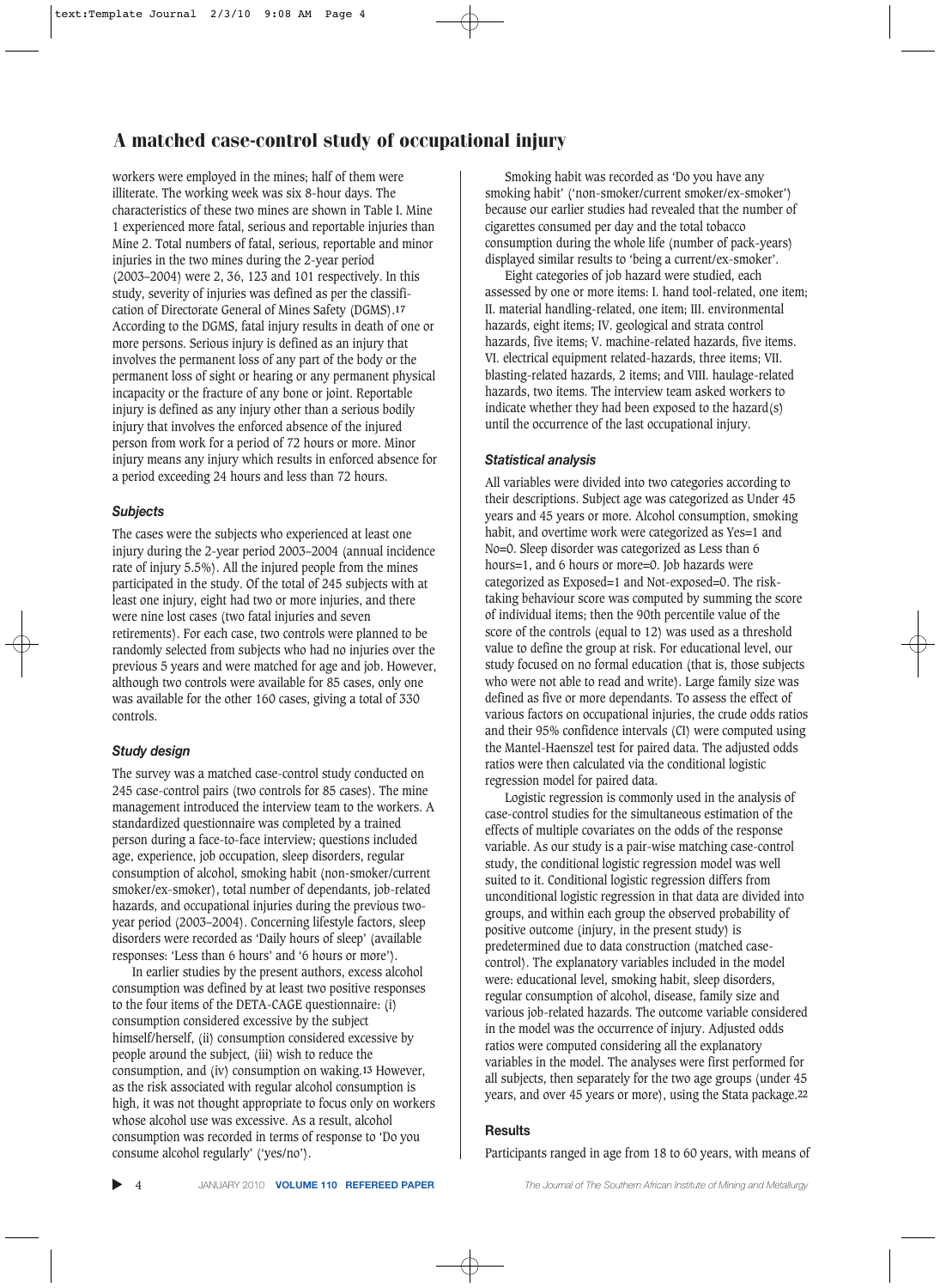| Table II                                  |                                   |                                   |                   |                         |  |  |  |
|-------------------------------------------|-----------------------------------|-----------------------------------|-------------------|-------------------------|--|--|--|
| Characteristics of the injured workers: % |                                   |                                   |                   |                         |  |  |  |
|                                           | Subjects aged <45 yrs (116 cases) | Subjects aged ≥45 yrs (129 cases) | Total (245 cases) | $p$ -value <sup>a</sup> |  |  |  |
| Mean age (SD) yr                          | 38.4 (4.6)                        | 48.0(4.1)                         | 43.3 (6.8)        | 0.013                   |  |  |  |
| Laborer                                   | 40.4                              | 23.2                              | 31.1              |                         |  |  |  |
| General worker                            | 25.0                              | 23.3                              | 24.3              |                         |  |  |  |
| <b>Driller</b>                            | 4.3                               | 17.8                              | 11.3              |                         |  |  |  |
| Multi-skilled group                       | 7.8                               | 6.2                               | 6.9               |                         |  |  |  |
| Fitter                                    | 4.3                               | 2.3                               | 3.5               |                         |  |  |  |
| Support-man                               | 4.3                               | 3.1                               | 3.4               |                         |  |  |  |
| Conveyor operator                         | 2.6                               | 3.1                               | 2.8               |                         |  |  |  |
| Shot firer                                | 0.9                               | 3.9                               | 2.6               |                         |  |  |  |
| Tyndal                                    | 0.9                               | 3.1                               | 2.3               |                         |  |  |  |
| Trammer                                   | 0.9                               | 3.1                               | 1.7               |                         |  |  |  |
| Other                                     | 8.6                               | 10.9                              | 10.0              |                         |  |  |  |
| Type of injury                            |                                   |                                   |                   |                         |  |  |  |
| Slip and fall                             | 32.8                              | 26.4                              | 29.3              | 0.171                   |  |  |  |
| Fall of object                            | 23.3                              | 29.5                              | 26.6              | 0.169                   |  |  |  |
| Collision with object                     | 26.7                              | 17.1                              | 21.6              | 0.046                   |  |  |  |
| Other                                     | 17.2                              | 27.1                              | 10.3              | 0.044                   |  |  |  |
| Type of lesion                            |                                   |                                   |                   |                         |  |  |  |
| Wound                                     | 36.6                              | 33.3                              | 34.6              | 0.132                   |  |  |  |
| Contusion                                 | 23.3                              | 28.7                              | 26.0              |                         |  |  |  |
| Fracture                                  | 25.8                              | 17.1                              | 21.2              |                         |  |  |  |
| Sprain and luxation                       | 13.8                              | 15.5                              | 15.0              |                         |  |  |  |
| Other                                     | 0.9                               | 5.4                               | 3.2               |                         |  |  |  |
| Localization of lesion                    |                                   |                                   |                   |                         |  |  |  |
| Finger                                    | 32.8                              | 21.7                              | 27.0              | 0.001                   |  |  |  |
| Leg                                       | 23.3                              | 23.1                              | 23.3              |                         |  |  |  |
| Knee                                      | 13.8                              | 7.8                               | 10.7              |                         |  |  |  |
| Eye                                       | 6.9                               | 12.4                              | 9.7               |                         |  |  |  |
| Elbow                                     | 2.6                               | 14.0                              | 8.7               |                         |  |  |  |
| <b>Back</b>                               | 6.9                               | 7.0                               | 6.8               |                         |  |  |  |
| Chest                                     | 8.6                               | 1.6                               | 4.9               |                         |  |  |  |
| Ankle                                     | 3.4                               | 3.9                               | 3.9               |                         |  |  |  |
| Other                                     | 1.7                               | 8.5                               | 5.0               |                         |  |  |  |

aComparison between the distribution of the variable for the three groups.

In total there were 262 injuries in the mines. There were 245 workers with at least one injury who participated in this study; 8 of them had two or more injuries; and 9 cases were lost (2 fatal injuries and 7 retirements). The last injury was considered for the subjects with two injuries or more.

43.3 (SD 6.8) years for cases and 43.8 (SD 6.3) years for controls. The characteristics of the injured workers are shown in Table II. Among them, 47.4% were aged less than 45 years and 52.6% were 45 or over. Labourers and general workers represented around 65% of under 45-year-olds and around 46% of the over 45 years group. Type of injury 'collision with objects' was more common among subjects aged under 45 years than among their older colleagues (*p*=0.046). Types of lesion were similar between the two age groups. Lesions involving finger, leg and knee accounted for 70% of subjects aged less than 45 years; whereas, finger, leg, eye and elbow accounted for 71% of subjects aged 45 or more.

Table III shows the distribution of disease in the workers under study. Of the total population, 15.3% had diseases and the remaining 84.7% were disease free. Musculoskeletal disorders, cardiovascular diseases, respiratory diseases, vision disorders, and other conditions each affected between 4% and 10% of miners.

Table IV shows that for all ages combined, significant crude odds ratios (OR) were found for all factors considered except current smoker, electrical equipment-related hazards, haulage-related hazards and blasting-related hazards. Significantly higher adjusted odds ratios (ORa) were found

for no formal education (3.00), sleep disorders (1.86), regular consumption of alcohol (2.32), presence of disease (2.23), large family size (5.40), risk-taking behaviour

## *Table III* **Distribution of diseases Disease present | Disease free (%) (%)** Total study population (2 376 subjects)  $\begin{array}{|l} \hline \end{array}$  15.3  $\begin{array}{|l} \hline \end{array}$  84.7 *Case group (245 subjects)* Presence of diseases 53.1 46.9<br>Cardiovascular diseases 553.1 46.9 Cardiovascular diseases 16.7<br>Vision disorders 13.5 Vision disorders Musculoskeletal disorders 19.0 Respiratory diseases 7.5<br>Other diseases 6.4 Other diseases *Control group (330 subjects)* Presence of diseases 29.4 70.6 Cardiovascular diseases 8.6<br>Vision disorders 6.6 Vision disorders 6.6<br>Musculoskeletal disorders 6.7 Musculoskeletal disorders Respiratory diseases 4.5<br>Other diseases 5.8

Other diseases

**a p e r**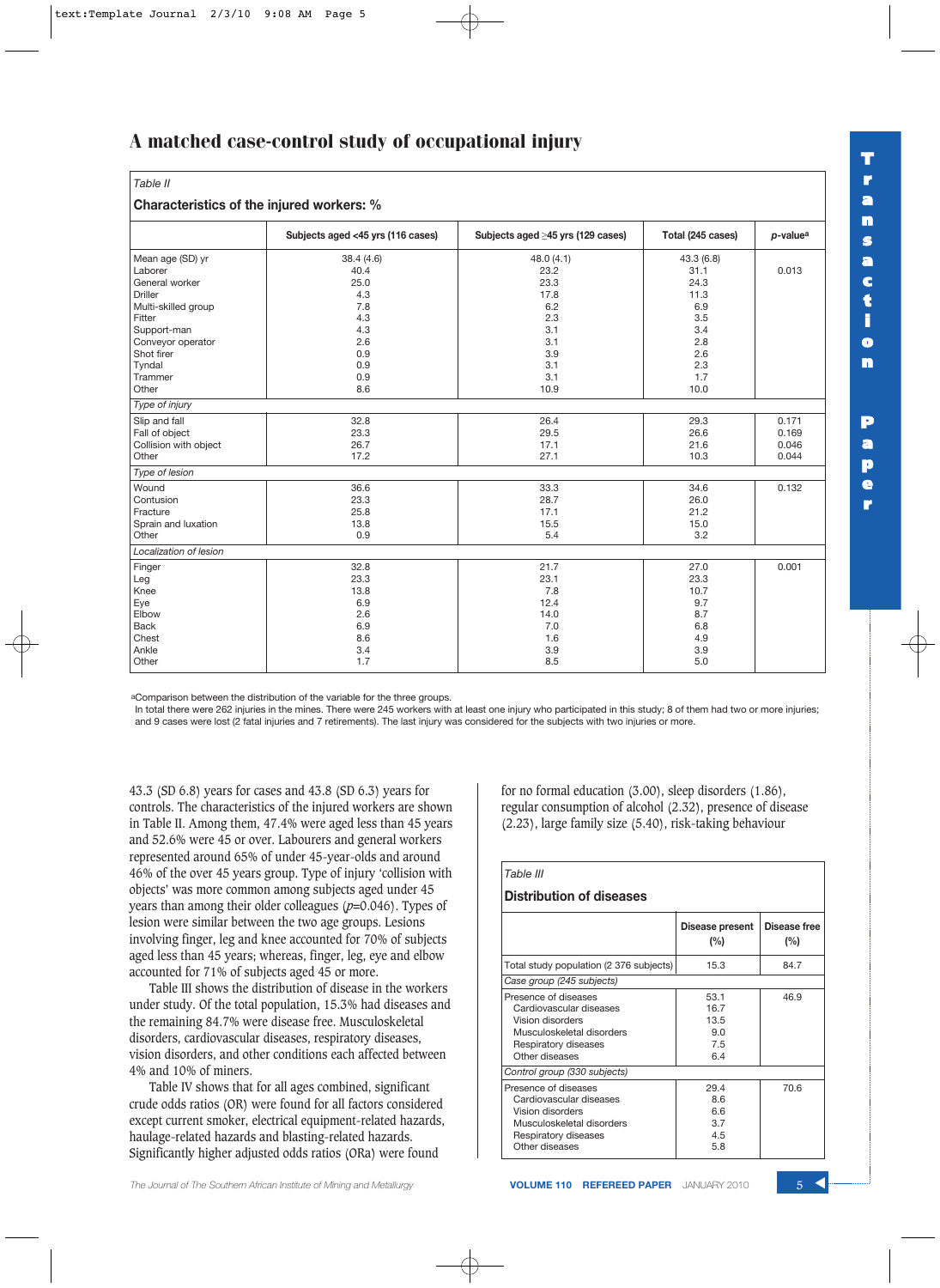*Table IV*

**Relationships of job hazards and individual characteristics with occupational injury (245 pairs): %, crude odds ratios (OR), adjusted odds ratios (ORa) and 95% confidence interval (CI)**

|                                                                                                                                                                                                                                                                                                               | Cases $(\%)$                                                 | Controls (%)                                                 |                                                                                                        | OR and 95% CI                                                                                                            |                                                                                    | ORa and 95% CI                                                                                                               |  |
|---------------------------------------------------------------------------------------------------------------------------------------------------------------------------------------------------------------------------------------------------------------------------------------------------------------|--------------------------------------------------------------|--------------------------------------------------------------|--------------------------------------------------------------------------------------------------------|--------------------------------------------------------------------------------------------------------------------------|------------------------------------------------------------------------------------|------------------------------------------------------------------------------------------------------------------------------|--|
| No formal education<br>Current smoker<br>Sleep disorders (<6 h)<br>Regular consumption of alcohol<br>Presence of disease<br>Risk-taking behaviour                                                                                                                                                             | 62.9<br>21.2<br>50.2<br>67.8<br>53.1<br>59.6                 | 50.9<br>16.1<br>28.5<br>41.5<br>29.4<br>11.2                 | $1.95^{\ddagger}$<br>1.47<br>2.30 <sup>‡</sup><br>2.52 <sup>‡</sup><br>$2.94 \pm$<br>8.66‡             | $1.31 - 2.91$<br>$0.95 - 2.25$<br>1.69-3.14<br>$1.82 - 3.50$<br>$2.01 - 4.29$<br>5.54-13.5                               | 3.00 <sup>†</sup><br>1.79<br>$1.86*$<br>$2.32+$<br>2.23 <sup>†</sup><br>$9.40 \pm$ | 1.38-6.84<br>$0.79 - 4.05$<br>$1.01 - 3.45$<br>1.24-4.36<br>1.16-4.26<br>$2.63 - 9.07$                                       |  |
| Large family $(\geq 5$ dependants)                                                                                                                                                                                                                                                                            | 53.9                                                         | 22.1                                                         | $4.44^{\dagger}$                                                                                       | $2.88 - 6.83$                                                                                                            | $5.40 \pm$                                                                         | $2.39 - 9.27$                                                                                                                |  |
| Job-related hazards<br>Hand tool-related hazards<br>Material handling-related hazards<br>Machine-related hazards<br>Environment/working condition-related hazards<br>Geological/strata control-related hazards<br>Electrical equipment-related hazards<br>Haulage-related hazards<br>Blasting-related hazards | 30.2<br>51.4<br>48.2<br>70.6<br>62.4<br>24.5<br>20.8<br>22.9 | 12.4<br>19.7<br>24.5<br>57.0<br>41.8<br>19.1<br>18.2<br>18.8 | 3.00 <sup>‡</sup><br>$4.12\dagger$<br>2.50 <sup>‡</sup><br>1.671<br>$2.21 \pm$<br>1.25<br>1.10<br>1.14 | 1.94-4.65<br>$2.83 - 5.99$<br>1.79-3.49<br>1.19-2.34<br>$1.60 - 3.06$<br>$0.82 - 1.90$<br>$0.72 - 1.68$<br>$0.73 - 1.76$ | 1.24<br>5.15#<br>1.19<br>2.63 <sup>†</sup><br>$2.35+$<br>0.64<br>0.78<br>1.13      | $0.52 - 2.96$<br>$2.36 - 11.2$<br>$0.90 - 3.12$<br>1.53-4.69<br>1.53-4.69<br>$0.23 - 1.79$<br>$0.23 - 2.67$<br>$0.33 - 3.90$ |  |

\**p* < 0.05 †*p* < 0.01

 $\frac{1}{2}p < 0.001$ 

There were 245 pairs: 160 pairs matching 1 control for every case, and 85 pairs matching 2 controls for every case.

(9.40), material handling-related hazards (5.15), environment/working condition-related hazards (2.63), and geological/strata control-related hazards (2.35).

Table V reveals that the risk patterns differed between the age groups. Indeed, presence of disease and smoking were significant risk factors among the subjects aged greater than 45 years (ORa 3.12 and 4.27, respectively) while sleep disorders and alcohol consumption were risk factors for the subjects aged less than 45 years (ORa 3.17 and 2.99, respectively). Risk-taking behaviour and larger family size were significant in both age groups but the risks associated were greater for subjects aged greater than 45 years. No formal education had similar ORa for the two age groups. For jobrelated hazards, the risks associated were similar for the two age groups, except that machine-related hazards concerned more subjects aged less than 45 years, and environment/ working condition-related hazards concerned more of the older group.

## **Discussion**

This matched case-control study demonstrated that personal factors and job-related hazards made important contributions to occupational injury and their roles differed between the miners aged less than 45 years and those aged greater than 45 years. Presence of disease and smoking were significant among the older miners. Sleep disorders and regular consumption alcohol were significant among individuals under 45. The two age groups of controls had similar frequencies of: presence of disease (28.8% among the subjects aged less than 45 years vs. 29.9% among the others); regular alcohol consumption (35.9% vs. 46.3%); current smoking (17.5% vs. 14.7%); risk-taking behaviour (11.1% vs. 11.3%); and large family (22.5% vs. 21.5%). This would suggest that these factors do not differ between the two age groups among all the miners of the company, but the risks they produce greatly differ between those age groups.

The effects of risk-taking behaviour and having a large family were greater among the subjects aged over 45 years than among the others, whereas no formal education had similar roles in the two age groups. Specifically, the significant risk factors are discussed under the following subheadings: individual factors and job-related factors.

## *Individual factors*

Significant individual risk factors with high adjusted odds ratio values were: (i) risk-taking behaviour, (ii) large family size, and (iii) no formal education. Risk-taking behaviour was found to be a strong risk factor for injury in the total study population and for both age groups; however, its odds ratio was higher for respondents aged greater than 45 years. This could be explained by older workers being more sure about their activity. They were quite autonomous in taking their own decisions and ignoring the risks associated with specific tasks. Thus, our results suggest that supervisors should aim to increase awareness among all workers, particularly those aged 45 years or over who take risks at work.

Having a large family was found to be associated with a 4-fold higher risk among the workers aged less than 45 years and with a 7-fold higher risk among those aged 45 or more. Discussions with mine management and supervisors revealed that the older workers, who tended to be the ones with large families, were less safe in terms of their mental status at work because they had more commitment and responsibility towards family members. Occupational physicians could help them become more aware of the risks. This study also found that half of the workers had no formal education. They were more likely to commit human errors as they are socially less well prepared to adopt new technologies, undertake job training, and follow safe working procedures.

Sleep disorders were associated with occupational injury for subjects aged less than 45 years, with an adjusted odds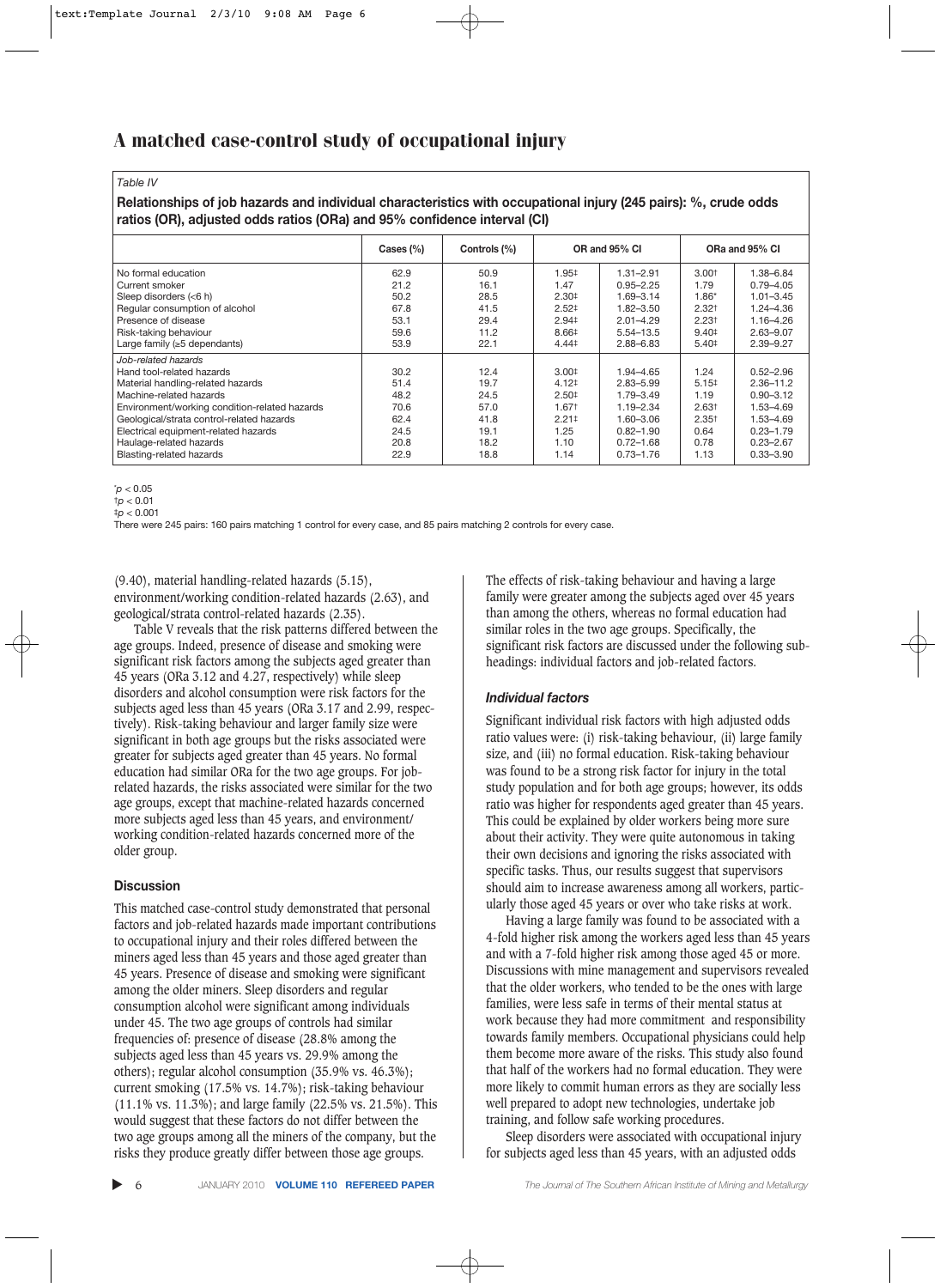## *Table V*

**Relationships of job hazards and individual characteristics with occupational injury among subjects aged under 45 yrs and subjects aged 45 yrs or over: %, crude odds ratios (OR), adjusted odds ratios (ORa) and 95% confidence interval (CI)**

|                                            | Cases (%) | Controls (%) |                   | OR and 95% CI | ORa and 95% CI      |               |
|--------------------------------------------|-----------|--------------|-------------------|---------------|---------------------|---------------|
| Subjects aged less than 45 yrs (116 pairs) |           |              |                   |               |                     |               |
| No formal education                        | 59.5      | 43.8         | 2.28 <sup>†</sup> | 1.27-4.08     | $3.83*$             | 1.08-13.5     |
| Current smoker                             | 15.5      | 17.5         | 0.84              | $0.42 - 1.70$ | 0.73                | $0.19 - 2.71$ |
| Sleep disorders (<6 h)                     | 62.1      | 32.0         | $2.51*$           | 1.64-3.86     | $3.17*$             | 1.20-8.33     |
| Regular consumption of alcohol             | 66.4      | 35.9         | 2.82 <sup>‡</sup> | 1.75-4.53     | $2.99*$             | 1.02-8.66     |
| Presence of disease                        | 59.6      | 28.8         | 3.58 <sup>‡</sup> | 2.02-6.35     | 2.16                | 0.69-6.74     |
| Risk-taking behaviour                      | 57.8      | 11.1         | 7.48‡             | 4.04-13.8     | 5.09 <sup>†</sup>   | 1.58-16.4     |
| Large family $(\geq 5$ dependants)         | 53.4      | 22.9         | 4.00 <sup>‡</sup> | 2.20-7.26     | $4.24$ <sup>+</sup> | 1.28-14.1     |
| Job-related hazards                        |           |              |                   |               |                     |               |
| Hand tool-related hazards                  | 34.5      | 11.8         | 3.42 <sup>‡</sup> | 1.82-6.10     | 1.30                | $0.30 - 5.51$ |
| Material handling-related hazards          | 47.4      | 17.6         | 3.68 <sup>‡</sup> | 2.16-6.28     | 7.32 <sup>†</sup>   | 1.96-27.3     |
| Machine-related hazards                    | 48.3      | 19.6         | 3.26 <sup>‡</sup> | 1.94-5.46     | 3.34 <sup>†</sup>   | 1.05-10.6     |
| Environment/working condition-related      |           |              |                   |               |                     |               |
| hazards                                    | 70.7      | 60.8         | 1.40              | $0.85 - 2.32$ | $3.08*$             | 1.00-9.53     |
| Geological/strata control-related hazards  | 58.6      | 45.1         | $1.75*$           | 1.08-2.83     | 2.80                | $0.91 - 8.66$ |
| Electrical equipment-related hazards       | 19.0      | 19.6         | 0.90              | $0.46 - 1.77$ | 0.74                | $0.13 - 4.19$ |
| Haulage-related hazards                    | 15.5      | 17.0         | 0.82              | $0.41 - 1.63$ | 0.79                | $0.07 - 8.55$ |
| <b>Blasting-related hazards</b>            | 19.8      | 19.0         | 1.01              | $0.52 - 1.98$ | 3.05                | $0.28 - 33.0$ |
| Subjects aged 45 yrs or over (129 pairs)   |           |              |                   |               |                     |               |
| No formal education                        | 65.9      | 57.1         | 1.70              | 0.98-2.94     | $3.26*$             | 1.08-9.81     |
| Current smoker                             | 26.4      | 14.7         | 2.12 <sup>†</sup> | 1.20-3.73     | 4.27 <sup>+</sup>   | 1.40-13.0     |
| Sleep disorders (<6 h)                     | 39.5      | 25.4         | 2.07 <sup>†</sup> | 1.33-3.24     | 1.31                | $0.50 - 3.44$ |
| Regular consumption of alcohol             | 69.0      | 46.3         | 2.27 <sup>†</sup> | 1.45-3.57     | 1.86                | $0.83 - 4.14$ |
| Presence of disease                        | 49.6      | 29.9         | 2.48 <sup>†</sup> | 1.49-4.12     | $3.12^{+}$          | 1.32-7.34     |
| Risk-taking behaviour                      | 61.2      | 11.3         | 10.04#            | 5.23-19.3     | 7.57 <sup>‡</sup>   | 2.79-20.5     |
| Large family ( $\geq$ 5 dependants)        | 54.3      | 21.5         | 4.96‡             | 2.66-9.25     | 7.08‡               | $2.42 - 20.6$ |
| Job-related hazards                        |           |              |                   |               |                     |               |
| Hand tool-related hazards                  | 26.4      | 13.6         | 2.62 <sup>‡</sup> | 1.38-5.00     | 1.88                | $0.57 - 6.15$ |
| Material handling -related hazards         | 55.0      | 21.5         | 4.58 <sup>‡</sup> | $2.71 - 7.73$ | 6.23 <sup>†</sup>   | $2.12 - 18.3$ |
| Machine-related hazards                    | 48.1      | 28.8         | 2.00 <sup>†</sup> | 1.28-3.10     | 0.87                | $0.33 - 2.25$ |
| Environment/working condition-related      |           |              |                   |               |                     |               |
| hazards                                    | 70.5      | 53.7         | $1.95*$           | 1.23-3.08     | 4.01+               | 1.70-9.50     |
| Geological/strata control-related hazards  | 65.9      | 39.0         | 2.54 <sup>‡</sup> | 1.64-3.94     | $2.37*$             | 1.10-5.12     |
| Electrical equipment-related hazards       | 29.5      | 18.6         | 1.55              | $0.90 - 2.66$ | 0.67                | $0.18 - 2.41$ |
| Haulage-related hazards                    | 25.6      | 19.2         | 1.32              | $0.76 - 2.29$ | 1.01                | $0.24 - 4.20$ |
| Blasting-related hazards                   | 25.6      | 18.6         | 1.24              | $0.69 - 2.23$ | 0.55                | $0.12 - 2.50$ |

\**p* < 0.05 †*p* < 0.01

‡*p* < 0.001

ratio of 3.17. This finding could be explained by the fact that older workers tend to be wiser and to know their limits better than their younger colleagues. The role of sleep disorders in injury has been identified by several researchers. Chau *et al*. (2004)**18** found that individuals with sleep disorders reported a twofold higher risk of occupational injury. Akerstedt *et al*. (2002)**23** also observed that difficulties in sleeping strongly predicted fatal accidents. So this study strongly suggests that workers who do not sleep well should be helped to be cautious when they are engaged in dangerous work.

The association between presence of disease and occupational injury is well known.**9,18** This study found that disease was a significant risk factor for subjects aged 45 years or over. The occurrence of injury may be higher among the older group due to a relationship with presence of disease (adjusted OR 3.12). According to Mitchell (2005),**24** an ageing workforce is a challenge to corporate health and the productivity of an employer. In the mining industry, the longterm working experience generates musculoskeletal disorders and cardiovascular diseases. Chau *et al*. (2008)**13** stated that the incidence of injury would increase in coming years due to

longer working lives, which would result in more workers with disease and disability. This would be a major occupational health issue for the mining industry. Musculoskeletal disorders are common among miners, and lead to pain affecting the neck, elbows, arm and shoulders, and alter the ability to work. A study by Prabhakar (2006)**25** used the Standard Nordic Questionnaire and the Body Part Discomfort Interview Guide to show that a group of drillers often suffered from musculoskeletal disorders affecting a number of body parts such as the neck, shoulder, knees, back and elbow. In the present study, miners suffered from pneumoconiosis, other respiratory diseases, hypertension, other cardiovascular diseases, and vision disorders. Discussions with the occupational physician suggested that efforts should be made to detect and monitor various diseases. Our results demonstrate that preventive measures that improve working conditions and reduce work-related diseases would strongly decrease the risk of occupational injury. Preventive measures should also include health education programmes at both individual and workplace levels. They should focus on awareness of the risk of injury associated with environmental



**T r a n s a c t i o n**

**P a p e r**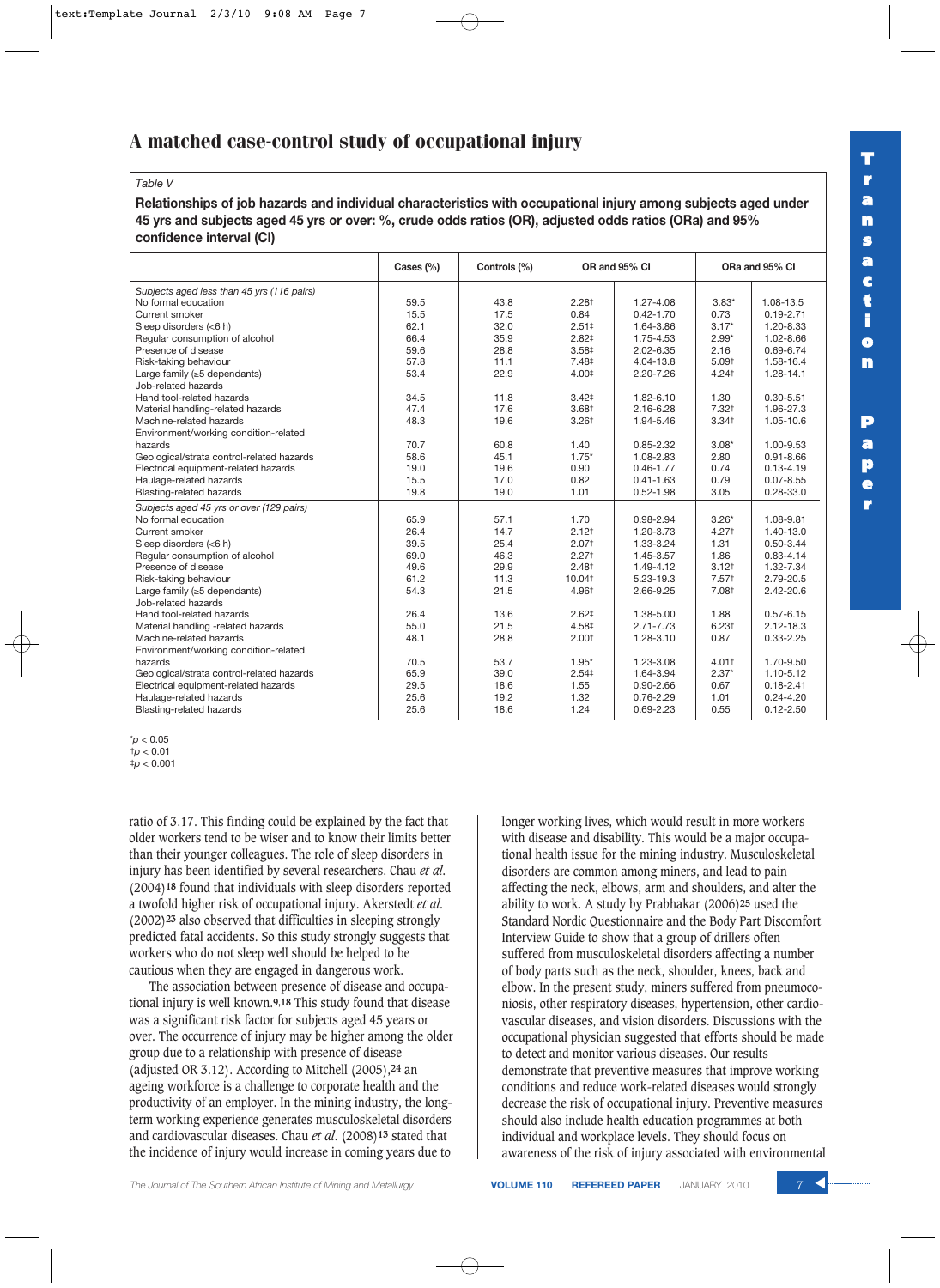hazards and working activities, presence of diseases, and unhealthy behaviours such as alcohol consumption and tobacco use.

Smoking was associated with occupational injury for the workers aged 45 years or over. Smoking generates a number of diseases, plays a role in sleep disorders, and affects neuromuscular and physical functions.**26–28** According to Mitchell (2005)**24**, the presence of risk factors such as smoking, lack of exercise and obesity could result in higher health care costs for older workers than for their younger counterparts. Regular consumption of alcohol was found to be significant for subjects aged less than 45 years and nonsignificant for those aged 45 years or over when controlling for all the factors studied. Alcohol use is causally related to a number of diseases, medical conditions, and disabilities.**13,28,29** It can increase the risk of injury by increasing risk-taking behaviour or by reducing perception of, and response to, hazards.**14** Our findings suggest that interventions may help workers, particularly the younger ones, to reduce alcohol intake. For example, an alcoholmeter could be used to assess levels at the beginning of each of the three shifts.

## *Job-related hazards*

Material handling-related hazards were found to be a strong risk factor for injuries compared to other job hazards. This study showed them to be associated with a fivefold higher risk of injury, and the risk levels were close in the two age groups (ORa 6.23 for the subjects aged 45 years or over and 7.32 for those under 45). It was revealed that most injuries occurred when: loading and unloading materials (bolts, resins, plates, mesh, girders, coal, rocks) at the faces, maintaining/repairing machines, and moving power cables and other auxiliary materials. It is suggested that safe lifting procedures should be developed by the mine management to cover the different operations involving materials handling. Moreover, the workers should be helped to change their behaviour and attitudes and to become more aware of the risks involved.

Our study found that the risks of most hazards were similar in the two age groups while the role of machinerelated hazards is higher for the workers aged less than 45 years, and that of environment/working condition-related hazards is higher for the subjects aged 45 years or over. The finding for machine-related hazards was supported by a study conducted by Groves *et al*. (2007)**30** in the USA mining industry. They found that young workers had a higher estimated risk index of non-fatal injury and most injuries involved workers with less than 5 years' experience of using the mining equipment concerned. The present study suggests that mine managements should make additional efforts to develop new and creative approaches to training miners, particularly younger ones. Geological and strata controlrelated hazards were associated with an increased risk of injury and the ORa was significant for workers aged 45 years or more and close to significance for those aged under 45 when adjusting for all factors considered. This was to be expected because geological and strata-control hazards occur in most underground mining operations and are a major

problem in underground coalmines. Most of the underground workers in this study were exposed to weak roof strata and unexpected discontinuities in the roof. Geological defects such ase slip planes, faults, clay veins, and joints, may not adequately taken into account when supporting the roof.

#### **Conclusion**

The present study sheds light on the risk patterns of injury in a population of underground coal miners including two age groups (under 45 years and over 45 years). Individual factors, namely lack of formal education, sleep disorders, alcohol consumption, disease, having a large family, and risk-taking behaviour were the main risk factors for the total population and their roles were different for the two age groups. Job-related hazards associated with material handling, poor environmental/working conditions, and geological/strata-control-related hazards were the main risk factors (2.35≤ORs≤5.15), and the risks were similar for the two age groups. Machine-related hazards were more important among subjects aged less than 45 years, and environment/working condition-related hazards affected more of the older group. Prevention should aim at reducing job related-hazards. Interventions involving occupational physicians, safety officers, and mine managers to prevent work-related diseases and to improve health status and health-related behaviours (smoking and alcohol) are needed to reduce occupational injuries. It is necessary to promote behavioural approaches to safety management, and particularly to motivate workers to take workplace safety seriously. Mine managers should address the need to reduce environment/working condition-related hazards and geological/strata-control hazards. With regard to materials handling, specific training modules should be developed to improve job knowledge and promote safe lifting techniques.

## **Acknowledgements**

The authors wish to acknowledge the financial support provided by the Ministry of Human Resource Development (MHRD), Government of India for conducting this study. The support from the management, staff and workers of the case study mines is gratefully appreciated.

#### **References**

- **1.** NAKATA, A., IKEDA, T., TAKAHASHI, M., HARATANI, T., FUJIOKA, Y., FUKUI, S., SWANSON, N.G., HOJOU, M., AND ARAKI, S. Sleep-related risk of occupational injuries in Japanese small and medium-scale enterprises. *Industrial Health*, vol. 43, 2005, pp. 89–97.
- **2.** TAKALA, J. Introduction to integrated and strategies approach to occupational health. ILO (ed.), *In focus Program on Safety and Health at Work and the Environment*. Presentation on the thirteenth session of the ILO/WHO Joint Committee on Occupational Health, Geneva, 9–12 December, 2003 (www.ilo.org/safework) (accessed 2007-02-10).
- **3.** HERMANUS M.A. Occupational health and safety in mining Status, new developments, and concerns. *The Journal of the South African Institute of Mining and Metallurgy*, vol. 107, no. 8, 2007, pp. 531–538.

▲

8 JANUARY 2010 **VOLUME 110 REFEREED PAPER** *The Journal of The Southern African Institute of Mining and Metallurgy*